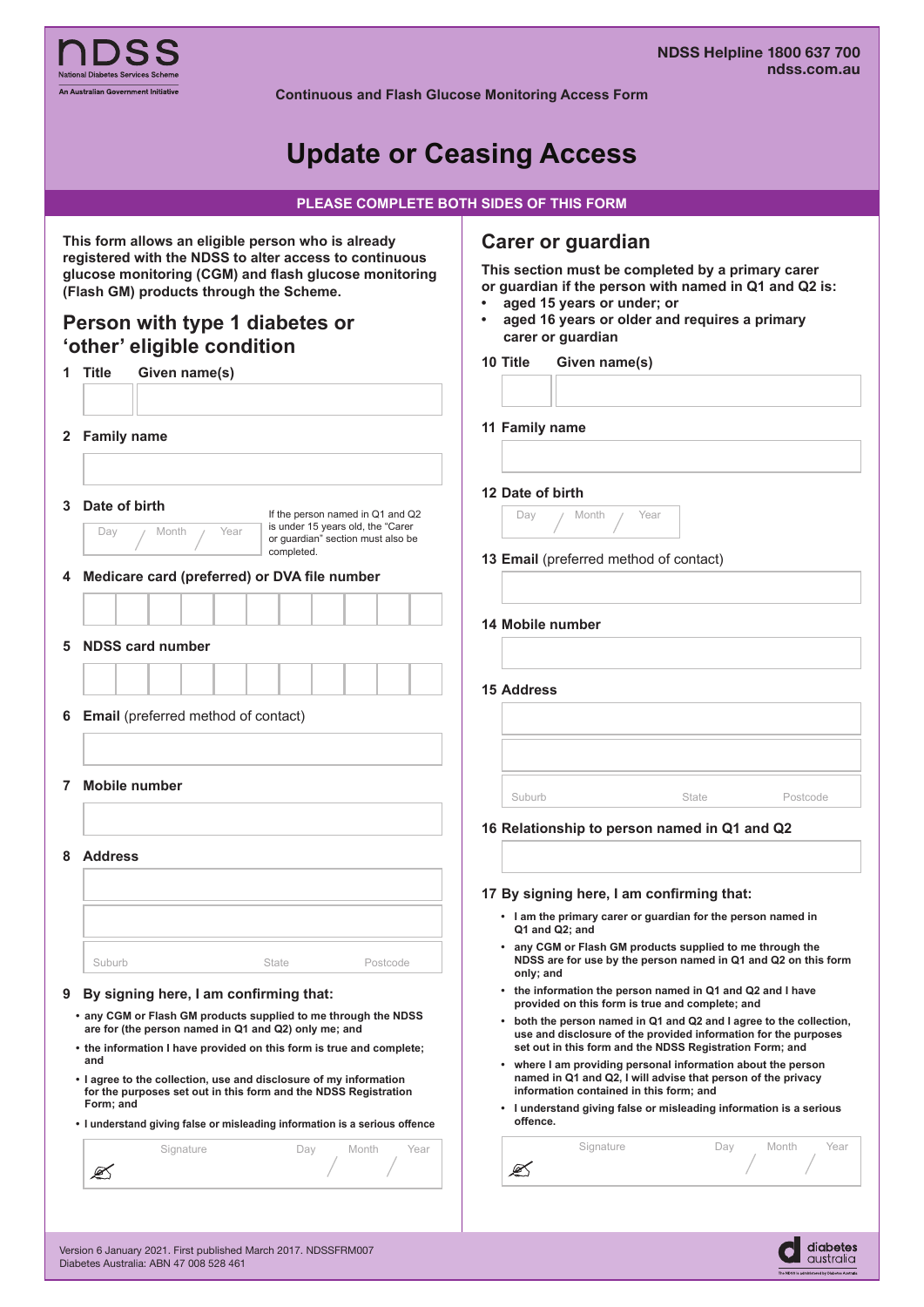# **Certifier**

**This section must be certified by an authorised health professional whose usual scope of practice includes the ongoing management and care of people with type 1 diabetes or 'other' eligible condition.** 

**Please ensure you are permitted to certify this form for the person with type 1 diabetes or 'other' eligible condition. Please refer to the Health professionals authorised to certify access at ndss.com.au/cgm**

#### **This form cannot be certified by a general practitioner (GP) or practice nurse.**

#### **18 Which of these are you?**

- CDE
- Endocrinologist/Diabetologist
- Nurse Practitioner
- Paediatrician
- Physician

#### **19 Reason for completing this form:**

- You are ceasing access to CGM or Flash GM **Go to 20 - Part A Ceasing of access**
- **OR**
	- You are changing CGM or Flash GM device **Go to 21 - Part B Changing of device**

### **Part A Ceasing of access**

- **20 Select the reason for ceasing access to CGM or Flash GM products** (please tick)
	- Person named in Q1 and Q2 no longer wishes to use CGM or Flash GM
	- Person named in Q1 and Q2 no longer:
		- has impaired awareness of hypoglycaemia
		- is unable to recognise, or communicate about, symptoms of hypoglycaemia
		- experiences significant fear of hypoglycaemia
	- Person named in Q1 and Q2 is not experiencing clinical benefit from CGM or Flash GM
	- Person named in Q1 and Q2 is not using the device as originally intended
	- Person named in Q1 and Q2 is moving overseas
	- Other (please specify):

### **Go to 24**

# **Part B Change of device**

**21 The choice of device to be used remains a decision of the health professional in consultation with the person named in Q1 and Q2, their carer or guardian, or family, noting that not all CGM/ Flash GM products are indicated for use in all conditions or all age groups. Please view devices at ndss.com.au.** 

Which device will the person be using?

- Freestyle Libre (Starter kit is not required) **Go to 24**
- Dexcom G4 Platinum
- Dexcom G5 Mobile
- Dexcom G6
- (*available for Tandem t:slim X2 insulin pump users only*)
- Medtronic Guardian 2 Link
- Medtronic Guardian Connect (3)
- Medtronic Guardian Link (3)
- Medtronic Bluetooth Guardian Link (3) (*compatible only with MiniMed 770G insulin pump*)

### **22 Has the person used this device previously?**

- Yes A starter kit is not required **Go to 24**
- **No** A starter kit is required ▶ Go to 23
- **23 Contact details for the health professional setting up the CGM. A starter kit will be sent to the health professional listed below.**

Health professional full name

| Email           |       |          |
|-----------------|-------|----------|
| Clinic/Hospital |       |          |
| Address line 1  |       |          |
| Address line 2  |       |          |
| Suburb          | State | Postcode |
| Phone number    |       |          |

#### **24 Certifier details**

ØŚ

| Your full name                         |       |          |
|----------------------------------------|-------|----------|
| Medicare provider, CDE or AHPRA number |       |          |
| Email                                  |       |          |
| Clinic/Hospital                        |       |          |
| Address line 1                         |       |          |
| Suburb                                 | State | Postcode |
| Phone number                           |       |          |

#### **25 By signing here, I am certifying that:**

- **• I have assessed the person named in Q1 and Q2, and that they no longer have a clinical need for CGM or Flash GM as indicated by my answers; OR**
- **• I am the person named in Q1 and Q2, or are authorised to sign on their behalf, and confirm that they no longer require access to CGM or Flash GM through the NDSS; OR**
- **• I have assessed and certified that the person named in Q1 and Q2 is changing a CGM or Flash GM device; and**
- **• I am aware that not all CGM or Flash GM products are indicated for use in all conditions or all age groups, and have considered available advice about the selected device including the relevant ARTG listing and any specific condition comments (if unsure search the device information at: ndss.com.au); and**

Signature **Day** Month Year

- **• I have obtained informed consent from the person named in Q1 and Q2, their carer or guardian, or family for the specific device chosen for use.**
- **• I understand giving false or misleading information is a serious offence.**